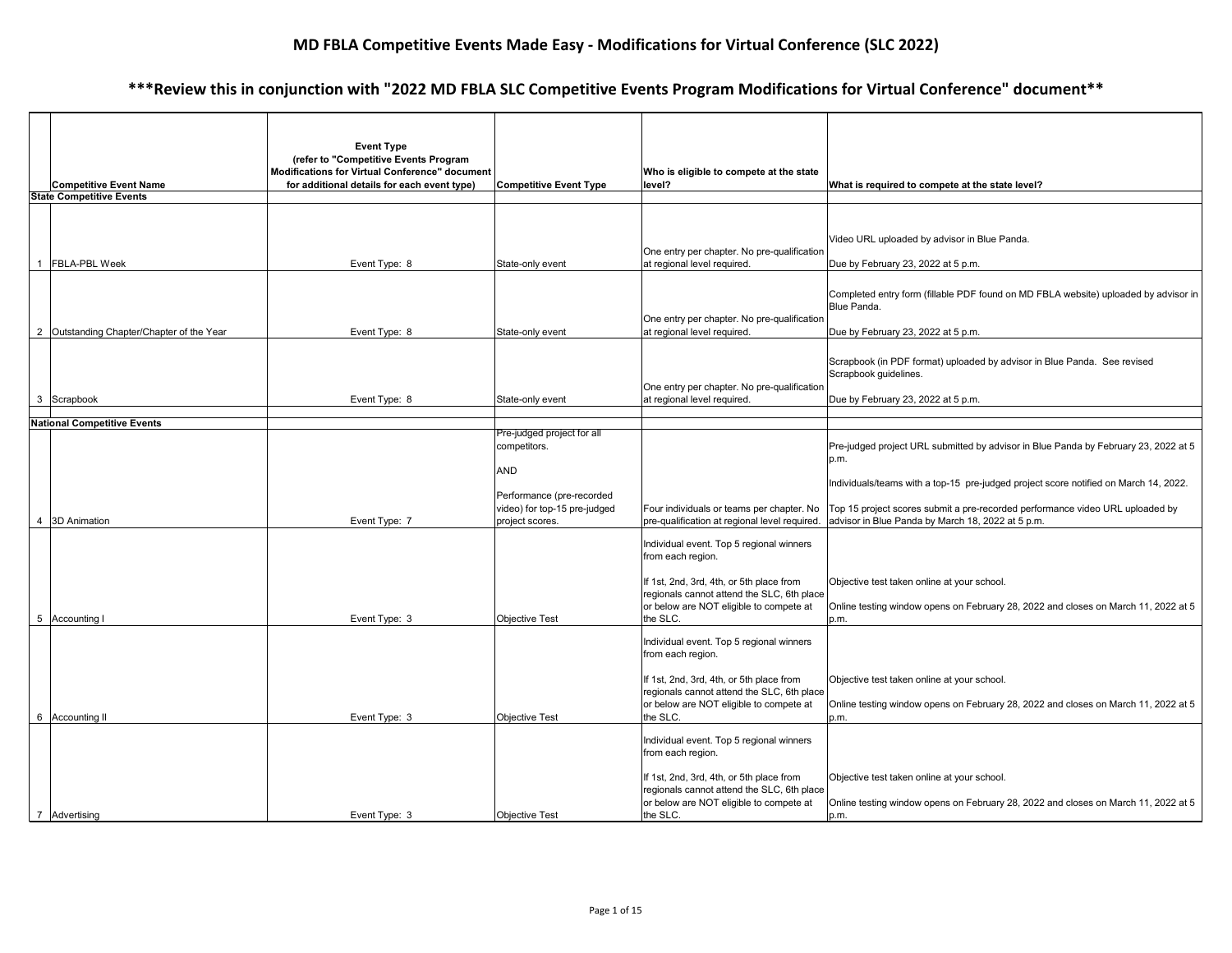|                                | <b>Event Type</b>                                                                                                                      |                                                               |                                                                                        |                                                                                                                             |
|--------------------------------|----------------------------------------------------------------------------------------------------------------------------------------|---------------------------------------------------------------|----------------------------------------------------------------------------------------|-----------------------------------------------------------------------------------------------------------------------------|
| <b>Competitive Event Name</b>  | (refer to "Competitive Events Program<br>Modifications for Virtual Conference" document<br>for additional details for each event type) | <b>Competitive Event Type</b>                                 | Who is eligible to compete at the state<br>level?                                      | What is required to compete at the state level?                                                                             |
|                                |                                                                                                                                        |                                                               |                                                                                        |                                                                                                                             |
|                                |                                                                                                                                        |                                                               | Individual event. Top 5 regional winners<br>from each region.                          |                                                                                                                             |
|                                |                                                                                                                                        |                                                               | If 1st, 2nd, 3rd, 4th, or 5th place from<br>regionals cannot attend the SLC, 6th place | Objective test taken online at your school.                                                                                 |
| 8 Agribusiness                 | Event Type: 3                                                                                                                          | <b>Objective Test</b>                                         | or below are NOT eligible to compete at<br>the SLC.                                    | Online testing window opens on February 28, 2022 and closes on March 11, 2022 at 5<br>p.m.                                  |
|                                |                                                                                                                                        | Pre-judged Report                                             |                                                                                        |                                                                                                                             |
|                                |                                                                                                                                        |                                                               |                                                                                        |                                                                                                                             |
|                                |                                                                                                                                        | <b>AND</b>                                                    |                                                                                        | Written report PDF and pre-recorded performance video URL uploaded by advisor in<br>Blue Panda.                             |
|                                |                                                                                                                                        | Performance (pre-recorded                                     | One entry per chapter. No pre-qualification                                            |                                                                                                                             |
| 9 American Enterprise Project  | Event Type: 6                                                                                                                          | video)                                                        | at regional level required.                                                            | Due by February 23, 2022 at 5 p.m.<br> Objective test taken online at your school. Online testing window opens on February. |
|                                |                                                                                                                                        | Objective test for all competitors.                           | Individual or team event. Top 5 regional<br>winners from each region.                  | 28, 2022 and closes on March 11, 2022 at 5 p.m.                                                                             |
|                                |                                                                                                                                        | AND                                                           |                                                                                        | Individuals/teams with a top-15 objective test score notified on March 14, 2022 and                                         |
|                                |                                                                                                                                        |                                                               | If 1st, 2nd, 3rd, 4th, or 5th place from                                               | provided with the case study/event prompt.                                                                                  |
|                                |                                                                                                                                        | Performance (pre-recorded<br>video) for top-15 objective test | regionals cannot attend the SLC, 6th place<br>or below are NOT eligible to compete at  | Top 15 test scores submit a pre-recorded performance video URL uploaded by advisor                                          |
| 10 Banking & Financial Systems | Event Type: 4                                                                                                                          | scores.                                                       | the SLC.                                                                               | in Blue Panda by March 18, 2022 at 5 p.m.                                                                                   |
|                                |                                                                                                                                        |                                                               |                                                                                        |                                                                                                                             |
|                                |                                                                                                                                        |                                                               |                                                                                        |                                                                                                                             |
|                                |                                                                                                                                        |                                                               | Individual or team event. Top 3 regional                                               |                                                                                                                             |
|                                |                                                                                                                                        |                                                               | winners from each region.                                                              |                                                                                                                             |
|                                |                                                                                                                                        |                                                               | If 1st, 2nd, or 3rd place from regionals                                               | Pre-recorded performance video URL uploaded by advisor in Blue Panda.                                                       |
|                                |                                                                                                                                        | Performance (pre-recorded                                     | cannot attend the SLC, 4th place or below                                              |                                                                                                                             |
| 11 Broadcast Journalism        | Event Type: 1                                                                                                                          | video)                                                        | are NOT eligible to compete at the SLC.                                                | Due by February 23, 2022 at 5 p.m.                                                                                          |
|                                |                                                                                                                                        |                                                               |                                                                                        |                                                                                                                             |
|                                |                                                                                                                                        |                                                               | Individual event. Top 5 regional winners                                               |                                                                                                                             |
|                                |                                                                                                                                        |                                                               | from each region.                                                                      |                                                                                                                             |
|                                |                                                                                                                                        |                                                               | If 1st, 2nd, 3rd, 4th, or 5th place from                                               | Objective test taken online at your school.                                                                                 |
|                                |                                                                                                                                        |                                                               | regionals cannot attend the SLC, 6th place                                             |                                                                                                                             |
|                                |                                                                                                                                        |                                                               | or below are NOT eligible to compete at                                                | Online testing window opens on February 28, 2022 and closes on March 11, 2022 at 5                                          |
| 12 Business Calculations       | Event Type: 3                                                                                                                          | <b>Objective Test</b>                                         | the SLC.                                                                               | p.m.                                                                                                                        |
|                                |                                                                                                                                        |                                                               |                                                                                        |                                                                                                                             |
|                                |                                                                                                                                        |                                                               | Individual event. Top 5 regional winners<br>from each region.                          |                                                                                                                             |
|                                |                                                                                                                                        |                                                               |                                                                                        |                                                                                                                             |
|                                |                                                                                                                                        |                                                               | If 1st, 2nd, 3rd, 4th, or 5th place from<br>regionals cannot attend the SLC, 6th place | Objective test taken online at your school.                                                                                 |
|                                |                                                                                                                                        |                                                               | or below are NOT eligible to compete at                                                | Online testing window opens on February 28, 2022 and closes on March 11, 2022 at 5                                          |
| 13 Business Communication      | Event Type: 3                                                                                                                          | <b>Objective Test</b>                                         | the SLC.                                                                               | p.m.                                                                                                                        |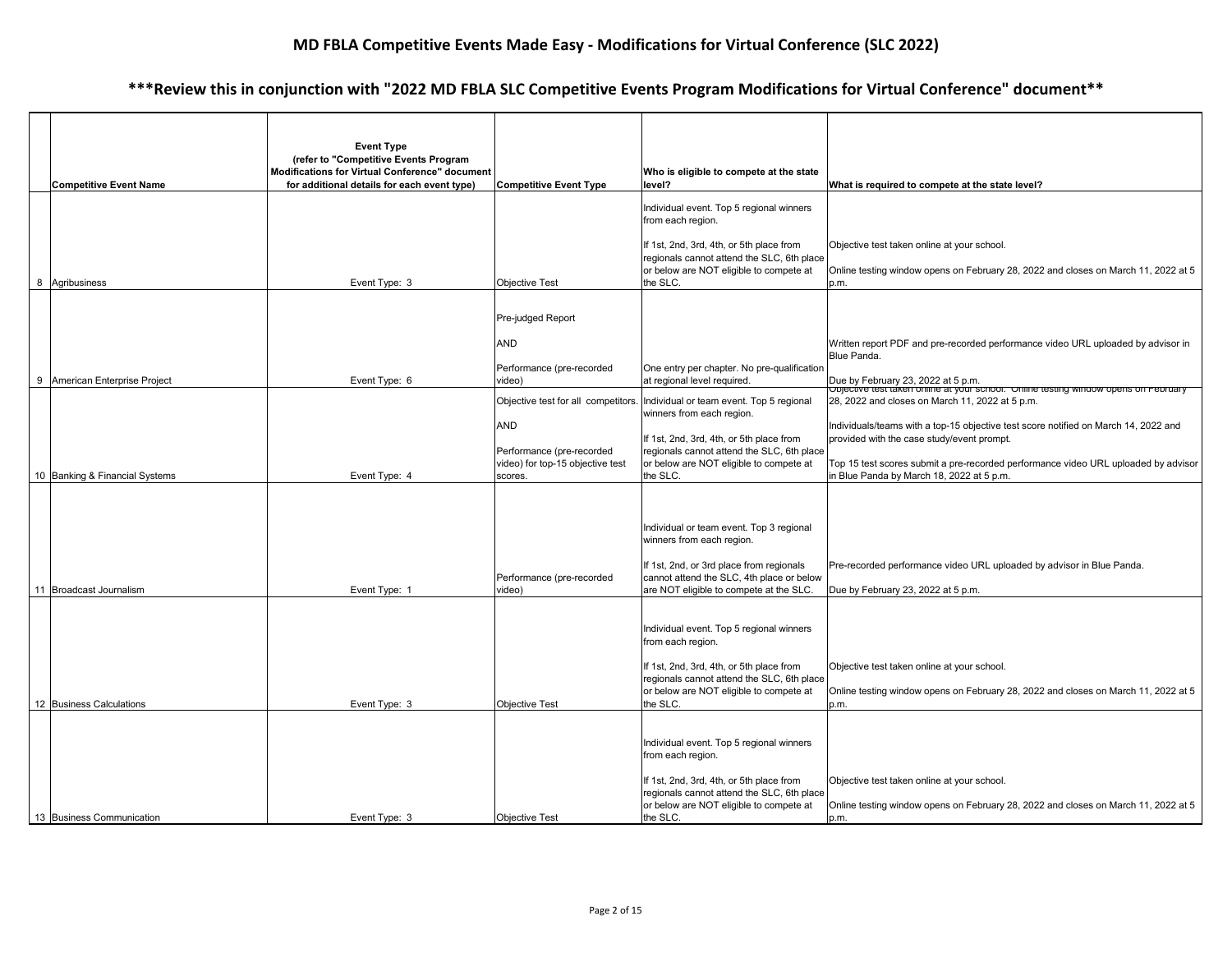| <b>Competitive Event Name</b> | <b>Event Type</b><br>(refer to "Competitive Events Program<br><b>Modifications for Virtual Conference" document</b><br>for additional details for each event type) | <b>Competitive Event Type</b>                                                                                                          | Who is eligible to compete at the state<br>level?                                                                                                                                                                      | What is required to compete at the state level?                                                                                                                                                                                                                                                                                                                                                                                           |
|-------------------------------|--------------------------------------------------------------------------------------------------------------------------------------------------------------------|----------------------------------------------------------------------------------------------------------------------------------------|------------------------------------------------------------------------------------------------------------------------------------------------------------------------------------------------------------------------|-------------------------------------------------------------------------------------------------------------------------------------------------------------------------------------------------------------------------------------------------------------------------------------------------------------------------------------------------------------------------------------------------------------------------------------------|
| 14 Business Ethics            | Event Type: 4                                                                                                                                                      | Performance (pre-recorded<br>video)                                                                                                    | Individual or team event. Top 5 regional<br>winners from each region.<br>If 1st, 2nd, 3rd, 4th, or 5th place from<br>regionals cannot attend the SLC, 6th place<br>or below are NOT eligible to compete at<br>the SLC. | Objective test taken online at your school. Online testing window opens on February<br>28, 2022 and closes on March 11, 2022 at 5 p.m.<br>Individuals/teams with a top-15 objective test score notified on March 14, 2022 and<br>provided with the case study/event prompt.<br>Top 15 test scores submit a pre-recorded performance video URL and case study<br>summary PDF uploaded by advisor in Blue Panda by March 18, 2022 at 5 p.m. |
| 15 Business Financial Plan    | Event Type: 7                                                                                                                                                      | Pre-judged report for all<br>competitors.<br><b>AND</b><br>Performance (pre-recorded<br>video) for top-15 pre-judged<br>report scores. | Four individuals or teams per chapter. No<br>pre-qualification at regional level required.                                                                                                                             | Pre-judged report PDF submitted by advisor in Blue Panda by February 23, 2022 at 5<br>p.m.<br>Individuals/teams with a top-15 pre-judged report score notified on March 14, 2022.<br>Top 15 report scores submit a pre-recorded performance video URL uploaded by<br>advisor in Blue Panda by March 18, 2022 at 5 p.m.                                                                                                                    |
| 16 Business Law               | Event Type: 3                                                                                                                                                      | <b>Objective Test</b>                                                                                                                  | Individual event. Top 5 regional winners<br>from each region.<br>If 1st, 2nd, 3rd, 4th, or 5th place from<br>regionals cannot attend the SLC, 6th place<br>or below are NOT eligible to compete at<br>the SLC.         | Objective test taken online at your school.<br>Online testing window opens on February 28, 2022 and closes on March 11, 2022 at 5<br>p.m.                                                                                                                                                                                                                                                                                                 |
| 17 Business Management        | Event Type: 4                                                                                                                                                      | Objective test for all competitors.<br>AND<br>Performance (pre-recorded<br>video) for top-15 objective test<br>scores.                 | Individual or team event. Top 5 regional<br>winners from each region.<br>If 1st, 2nd, 3rd, 4th, or 5th place from<br>regionals cannot attend the SLC, 6th place<br>or below are NOT eligible to compete at<br>the SLC. | Objective test taken online at your school. Online testing window opens on February<br>28, 2022 and closes on March 11, 2022 at 5 p.m.<br>Individuals/teams with a top-15 objective test score notified on March 14, 2022 and<br>provided with the case study/event prompt.<br>Top 15 test scores submit a pre-recorded performance video URL uploaded by advisor<br>in Blue Panda by March 18, 2022 at 5 p.m.                            |
| 18 Business Plan              | Event Type: 7                                                                                                                                                      | Pre-judged report for all<br>competitors.<br>AND<br>Performance (pre-recorded<br>video) for top-15 pre-judged<br>report scores.        |                                                                                                                                                                                                                        | Pre-judged report PDF submitted by advisor in Blue Panda by February 23, 2022 at 5<br>p.m.<br>Individuals/teams with a top-15 pre-judged report score notified on March 14, 2022.<br>Four individuals or teams per chapter. No   Top 15 report scores submit a pre-recorded performance video URL uploaded by<br>pre-qualification at regional level required. advisor in Blue Panda by March 18, 2022 at 5 p.m.                          |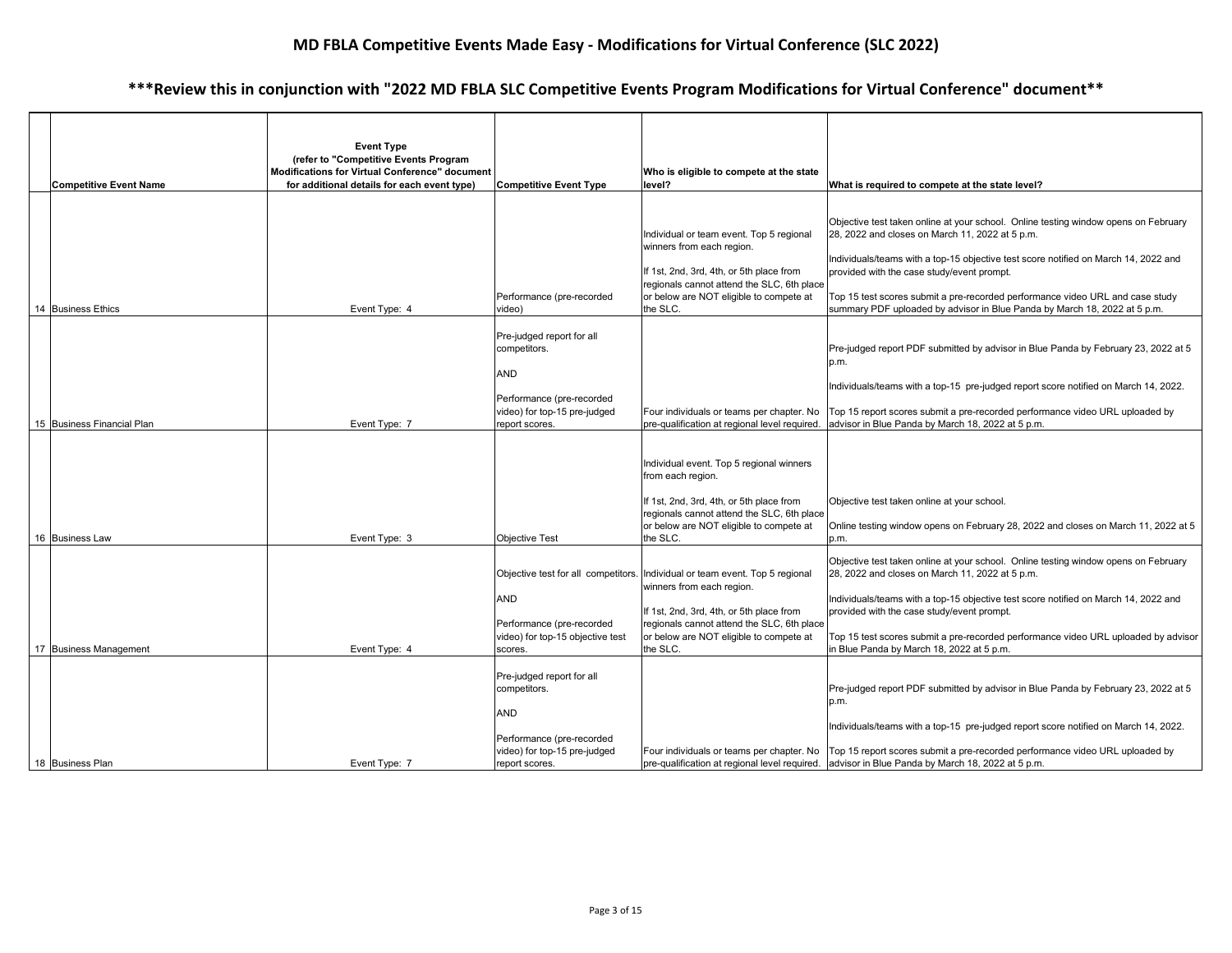| <b>Competitive Event Name</b>             | <b>Event Type</b><br>(refer to "Competitive Events Program<br>Modifications for Virtual Conference" document<br>for additional details for each event type) | <b>Competitive Event Type</b>              | Who is eligible to compete at the state<br>level?                                      | What is required to compete at the state level?                                                                                                                                                    |
|-------------------------------------------|-------------------------------------------------------------------------------------------------------------------------------------------------------------|--------------------------------------------|----------------------------------------------------------------------------------------|----------------------------------------------------------------------------------------------------------------------------------------------------------------------------------------------------|
|                                           |                                                                                                                                                             |                                            |                                                                                        | **Submission via Wufoo, NOT Blue Panda**                                                                                                                                                           |
|                                           |                                                                                                                                                             |                                            |                                                                                        | Required information uploaded to Wufoo using following link:                                                                                                                                       |
| 19 Businessperson of the Year             | Event Type: 9                                                                                                                                               | Recognition                                | One entry per chapter. No pre-qualification<br>at regional level required.             | https://mdfbla.wufoo.com/forms/businessperson-of-the-year-slc-2022/<br>Due by February 23, 2022 at 5 p.m.                                                                                          |
|                                           |                                                                                                                                                             |                                            |                                                                                        |                                                                                                                                                                                                    |
|                                           |                                                                                                                                                             |                                            | Individual event. Top 3 regional winners<br>from each region.                          |                                                                                                                                                                                                    |
| 20 Client Service                         | Event Type: 2                                                                                                                                               | Performance with Live Judge<br>Interaction | If 1st, 2nd, or 3rd place from regionals<br>are NOT eligible to compete at the SLC.    | cannot attend the SLC, 4th place or below  Live interactive role play with judges via Zoom on Friday, March 18, 2022. The time<br>schedule will be posted to the MD FBLA website on March 1, 2022. |
|                                           |                                                                                                                                                             |                                            |                                                                                        |                                                                                                                                                                                                    |
|                                           |                                                                                                                                                             |                                            | Individual or team event. Top 3 regional<br>winners from each region.                  |                                                                                                                                                                                                    |
|                                           |                                                                                                                                                             | Performance (pre-recorded                  | If 1st, 2nd, or 3rd place from regionals<br>cannot attend the SLC, 4th place or below  | Pre-recorded performance video URL uploaded by advisor in Blue Panda.                                                                                                                              |
| 21 Coding and Programming                 | Event Type: 1                                                                                                                                               | video)                                     | are NOT eligible to compete at the SLC.                                                | Due by February 23, 2022 at 5 p.m.                                                                                                                                                                 |
|                                           |                                                                                                                                                             |                                            |                                                                                        |                                                                                                                                                                                                    |
|                                           |                                                                                                                                                             | Pre-judged Report                          |                                                                                        |                                                                                                                                                                                                    |
|                                           |                                                                                                                                                             | <b>AND</b>                                 |                                                                                        | Written report PDF and pre-recorded performance video URL uploaded by advisor in<br>Blue Panda.                                                                                                    |
|                                           |                                                                                                                                                             | Performance (pre-recorded                  | One entry per chapter. No pre-qualification                                            |                                                                                                                                                                                                    |
| 22 Community Service Project              | Event Type: 6                                                                                                                                               | video)                                     | at regional level required.                                                            | Due by February 23, 2022 at 5 p.m.                                                                                                                                                                 |
|                                           |                                                                                                                                                             |                                            | Individual event. Top 5 regional winners<br>from each region.                          |                                                                                                                                                                                                    |
|                                           |                                                                                                                                                             | <b>Objective Test</b>                      | If 1st, 2nd, 3rd, 4th, or 5th place from<br>regionals cannot attend the SLC, 6th place | Objective test taken online at your school. Online testing window opens on February<br>28, 2022 and closes on March 11, 2022 at 5 p.m.                                                             |
|                                           |                                                                                                                                                             | (Production test component NOT             | or below are NOT eligible to compete at                                                | There will not be a production (skills) component administered for this event. Awards at                                                                                                           |
| 23 Computer Applications                  | Event Type: 5                                                                                                                                               | administered at SLC)                       | the SLC.                                                                               | SLC based on objective test score only.                                                                                                                                                            |
|                                           |                                                                                                                                                             |                                            |                                                                                        |                                                                                                                                                                                                    |
|                                           |                                                                                                                                                             |                                            | Individual or team event. Top 3 regional<br>winners from each region.                  |                                                                                                                                                                                                    |
|                                           |                                                                                                                                                             | Performance (pre-recorded                  | If 1st, 2nd, or 3rd place from regionals<br>cannot attend the SLC, 4th place or below  | Pre-recorded performance video URL uploaded by advisor in Blue Panda.                                                                                                                              |
| 24 Computer Game & Simulation Programming | Event Type: 1                                                                                                                                               | video)                                     | are NOT eligible to compete at the SLC.                                                | Due by February 23, 2022 at 5 p.m.                                                                                                                                                                 |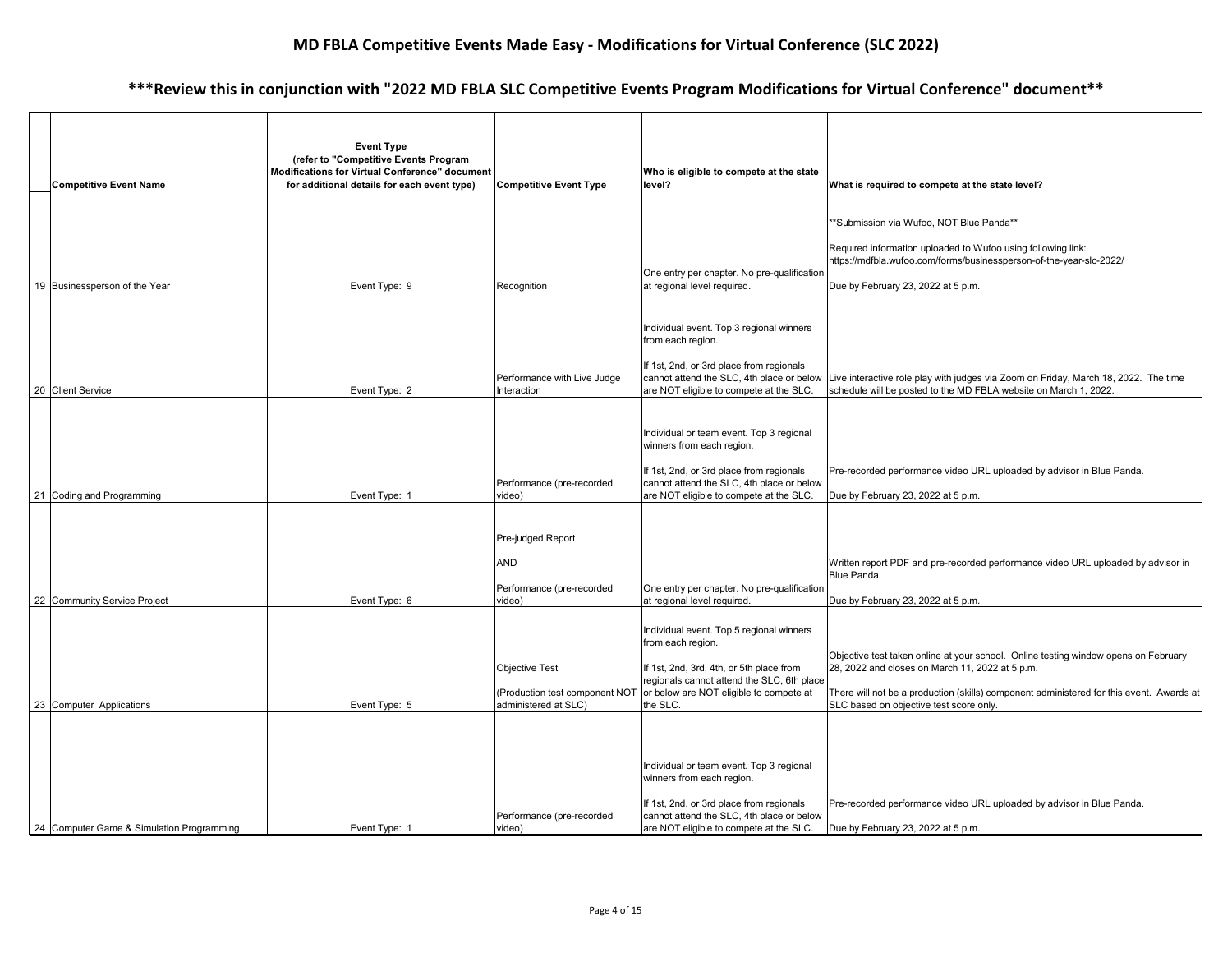|  | <b>Competitive Event Name</b>     | <b>Event Type</b><br>(refer to "Competitive Events Program<br><b>Modifications for Virtual Conference" document</b><br>for additional details for each event type) | <b>Competitive Event Type</b>                                                  | Who is eligible to compete at the state<br>level?                                                                                                       | What is required to compete at the state level?                                                                                                                                                                               |
|--|-----------------------------------|--------------------------------------------------------------------------------------------------------------------------------------------------------------------|--------------------------------------------------------------------------------|---------------------------------------------------------------------------------------------------------------------------------------------------------|-------------------------------------------------------------------------------------------------------------------------------------------------------------------------------------------------------------------------------|
|  |                                   |                                                                                                                                                                    |                                                                                |                                                                                                                                                         |                                                                                                                                                                                                                               |
|  |                                   |                                                                                                                                                                    |                                                                                | Individual event. Top 5 regional winners<br>from each region.                                                                                           |                                                                                                                                                                                                                               |
|  |                                   |                                                                                                                                                                    |                                                                                | If 1st, 2nd, 3rd, 4th, or 5th place from                                                                                                                | Objective test taken online at your school.                                                                                                                                                                                   |
|  |                                   |                                                                                                                                                                    |                                                                                | regionals cannot attend the SLC, 6th place<br>or below are NOT eligible to compete at                                                                   | Online testing window opens on February 28, 2022 and closes on March 11, 2022 at 5                                                                                                                                            |
|  | 25 Computer Problem Solving       | Event Type: 3                                                                                                                                                      | <b>Objective Test</b>                                                          | the SLC.                                                                                                                                                | p.m.                                                                                                                                                                                                                          |
|  |                                   |                                                                                                                                                                    |                                                                                |                                                                                                                                                         |                                                                                                                                                                                                                               |
|  |                                   |                                                                                                                                                                    |                                                                                | Individual event. Top 5 regional winners<br>from each region.                                                                                           |                                                                                                                                                                                                                               |
|  |                                   |                                                                                                                                                                    |                                                                                | If 1st, 2nd, 3rd, 4th, or 5th place from                                                                                                                | Objective test taken online at your school.                                                                                                                                                                                   |
|  |                                   |                                                                                                                                                                    |                                                                                | regionals cannot attend the SLC, 6th place<br>or below are NOT eligible to compete at                                                                   | Online testing window opens on February 28, 2022 and closes on March 11, 2022 at 5                                                                                                                                            |
|  | 26 Cyber Security                 | Event Type: 3                                                                                                                                                      | <b>Objective Test</b>                                                          | the SLC.                                                                                                                                                | p.m.                                                                                                                                                                                                                          |
|  |                                   |                                                                                                                                                                    |                                                                                | Individual or team event. Top 3 regional<br>winners from each region.<br>If 1st, 2nd, or 3rd place from regionals                                       | Pre-recorded performance video URL uploaded by advisor in Blue Panda.                                                                                                                                                         |
|  |                                   |                                                                                                                                                                    | Performance (pre-recorded                                                      | cannot attend the SLC, 4th place or below                                                                                                               |                                                                                                                                                                                                                               |
|  | 27 Data Analysis                  | Event Type: 1                                                                                                                                                      | video)                                                                         | are NOT eligible to compete at the SLC.                                                                                                                 | Due by February 23, 2022 at 5 p.m.                                                                                                                                                                                            |
|  |                                   |                                                                                                                                                                    | <b>Objective Test</b>                                                          | Individual event. Top 5 regional winners<br>from each region.<br>If 1st, 2nd, 3rd, 4th, or 5th place from<br>regionals cannot attend the SLC, 6th place | Objective test taken online at your school. Online testing window opens on February<br>28, 2022 and closes on March 11, 2022 at 5 p.m.                                                                                        |
|  | 28 Database Design & Applications | Event Type: 5                                                                                                                                                      | (Production test component NOT<br>administered at SLC)                         | or below are NOT eligible to compete at<br>the SLC.                                                                                                     | There will not be a production (skills) component administered for this event. Awards at<br>SLC based on objective test score only.                                                                                           |
|  |                                   |                                                                                                                                                                    | Pre-judged project for all<br>competitors.<br>AND<br>Performance (pre-recorded |                                                                                                                                                         | Pre-judged project URL submitted by advisor in Blue Panda by February 23, 2022 at 5<br>p.m.<br>Individuals/teams with a top-15 pre-judged project score notified on March 14, 2022.                                           |
|  | 29 Digital Video Production       | Event Type: 7                                                                                                                                                      | video) for top-15 pre-judged<br>project scores.                                |                                                                                                                                                         | Four individuals or teams per chapter. No   Top 15 project scores submit a pre-recorded performance video URL uploaded by<br>pre- qualification at regional level required. advisor in Blue Panda by March 18, 2022 at 5 p.m. |
|  |                                   |                                                                                                                                                                    |                                                                                |                                                                                                                                                         |                                                                                                                                                                                                                               |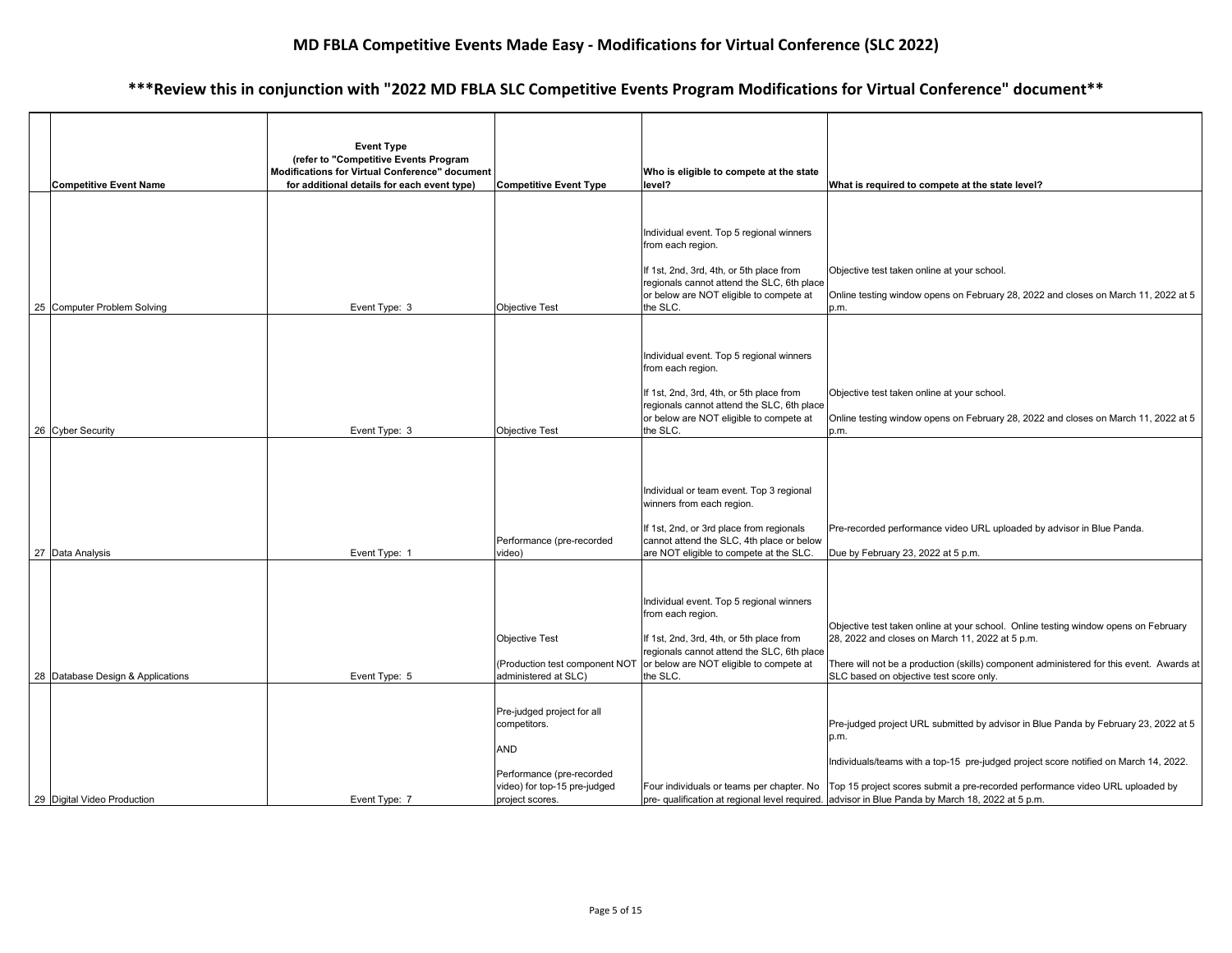|  | <b>Competitive Event Name</b>  | <b>Event Type</b><br>(refer to "Competitive Events Program<br>Modifications for Virtual Conference" document<br>for additional details for each event type) | <b>Competitive Event Type</b>                                                                                                        | Who is eligible to compete at the state<br>level?                                                                                                                                                                      | What is required to compete at the state level?                                                                                                                                                                                                                                                                                                                                                                                                                                                                                                                                            |
|--|--------------------------------|-------------------------------------------------------------------------------------------------------------------------------------------------------------|--------------------------------------------------------------------------------------------------------------------------------------|------------------------------------------------------------------------------------------------------------------------------------------------------------------------------------------------------------------------|--------------------------------------------------------------------------------------------------------------------------------------------------------------------------------------------------------------------------------------------------------------------------------------------------------------------------------------------------------------------------------------------------------------------------------------------------------------------------------------------------------------------------------------------------------------------------------------------|
|  | 30 E-business                  | Event Type: 1                                                                                                                                               | Performance (pre-recorded<br>video)                                                                                                  | Individual or team event. Top 3 regional<br>winners from each region.<br>If 1st, 2nd, or 3rd place from regionals<br>cannot attend the SLC, 4th place or below<br>are NOT eligible to compete at the SLC.              | Pre-recorded performance video URL uploaded by advisor in Blue Panda.<br>Due by February 23, 2022 at 5 p.m.                                                                                                                                                                                                                                                                                                                                                                                                                                                                                |
|  | 31 Economics                   | Event Type: 3                                                                                                                                               | <b>Objective Test</b>                                                                                                                | Individual event. Top 5 regional winners<br>from each region.<br>If 1st, 2nd, 3rd, 4th, or 5th place from<br>regionals cannot attend the SLC, 6th place<br>or below are NOT eligible to compete at<br>the SLC.         | Objective test taken online at your school.<br>Online testing window opens on February 28, 2022 and closes on March 11, 2022 at 5<br>p.m.                                                                                                                                                                                                                                                                                                                                                                                                                                                  |
|  | 32 Electronic Career Portfolio | Event Type: 1                                                                                                                                               | Performance (pre-recorded<br>video)                                                                                                  | Individual event. Top 3 regional winners<br>from each region.<br>If 1st, 2nd, or 3rd place from regionals<br>cannot attend the SLC, 4th place or below<br>are NOT eligible to compete at the SLC.                      | Pre-recorded performance video URL uploaded by advisor in Blue Panda.<br>Due by February 23, 2022 at 5 p.m.                                                                                                                                                                                                                                                                                                                                                                                                                                                                                |
|  | 33 Entrepreneurship            | Event Type: 4                                                                                                                                               | Objective test for all competitors.<br><b>AND</b><br>Performance (pre-recorded<br>video) for top-15 objective test<br>scores.        | Individual or team event. Top 5 regional<br>winners from each region.<br>If 1st, 2nd, 3rd, 4th, or 5th place from<br>regionals cannot attend the SLC, 6th place<br>or below are NOT eligible to compete at<br>the SLC. | Objective test taken online at your school. Online testing window opens on February<br>28, 2022 and closes on March 11, 2022 at 5 p.m.<br>Individuals/teams with a top-15 objective test score notified on March 14, 2022 and<br>provided with the case study/event prompt.<br>Top 15 test scores submit a pre-recorded performance video URL uploaded by advisor<br>in Blue Panda by March 18, 2022 at 5 p.m.                                                                                                                                                                             |
|  | 34 Future Business Leader      | Event Type: 2                                                                                                                                               | Objective test for all competitors.<br><b>AND</b><br>Performance with Live Judge<br>Interaction for top-15 objective<br>test scores. | Individual event. Top 5 regional winners<br>from each region.<br>If 1st, 2nd, 3rd, 4th, or 5th place from<br>or below are NOT eligible to compete at<br>the SLC.                                                       | Cover Letter and resume uploaded by advisor in Blue Panda by February 23, 2022 at 5<br>p.m.<br>Objective test taken online at your school. Online testing window opens on February<br>28, 2022 and closes on March 11, 2022 at 5 p.m.<br>Individuals with a top-15 objective test score notified on March 14, 2022.<br>regionals cannot attend the SLC, 6th place Top 15 test scores will be scheduled for a live interview with judges via Zoom. Live<br>interview with judges via Zoom on Friday, March 18, 2022. The time schedule will be<br>posted to the MD FBLA website on March 1. |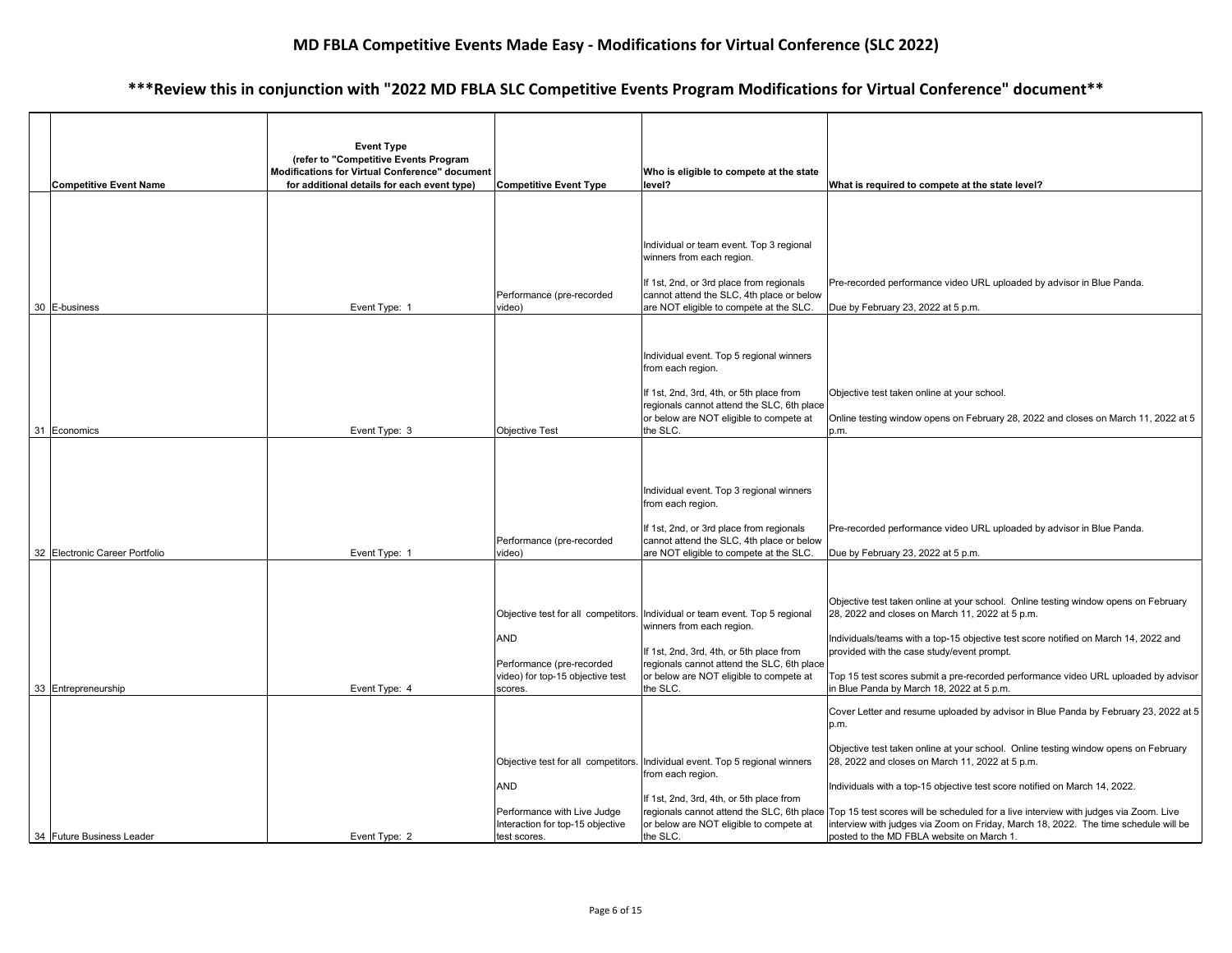|                                     | <b>Event Type</b>                                                                       |                                                                 |                                                                                                                                                                 |                                                                                                                                                                                                                     |
|-------------------------------------|-----------------------------------------------------------------------------------------|-----------------------------------------------------------------|-----------------------------------------------------------------------------------------------------------------------------------------------------------------|---------------------------------------------------------------------------------------------------------------------------------------------------------------------------------------------------------------------|
|                                     | (refer to "Competitive Events Program<br>Modifications for Virtual Conference" document |                                                                 | Who is eligible to compete at the state                                                                                                                         |                                                                                                                                                                                                                     |
| <b>Competitive Event Name</b>       | for additional details for each event type)                                             | <b>Competitive Event Type</b>                                   | level?                                                                                                                                                          | What is required to compete at the state level?                                                                                                                                                                     |
|                                     |                                                                                         |                                                                 |                                                                                                                                                                 |                                                                                                                                                                                                                     |
|                                     |                                                                                         |                                                                 |                                                                                                                                                                 | **Submission via Wufoo, NOT Blue Panda**                                                                                                                                                                            |
|                                     |                                                                                         |                                                                 |                                                                                                                                                                 | Required information uploaded to Wufoo using following link:<br>https://mdfbla.wufoo.com/forms/gold-seal-chapter-award-of-merit-slc-2022/                                                                           |
|                                     |                                                                                         |                                                                 | One entry per chapter. No pre-qualification                                                                                                                     |                                                                                                                                                                                                                     |
| 35 Gold Seal Chapter Award of Merit | Event Type: 9                                                                           | Recognition                                                     | at regional level required.                                                                                                                                     | Due by February 23, 2022 at 5 p.m.                                                                                                                                                                                  |
|                                     |                                                                                         |                                                                 | Individual or team event. Top 3 regional<br>winners from each region.                                                                                           |                                                                                                                                                                                                                     |
|                                     |                                                                                         | Performance (pre-recorded                                       | If 1st, 2nd, or 3rd place from regionals<br>cannot attend the SLC, 4th place or below                                                                           | Pre-recorded performance video URL uploaded by advisor in Blue Panda.                                                                                                                                               |
| 36 Graphic Design                   | Event Type: 1                                                                           | video)                                                          | are NOT eligible to compete at the SLC.                                                                                                                         | Due by February 23, 2022 at 5 p.m.                                                                                                                                                                                  |
|                                     |                                                                                         |                                                                 | Individual or team event. Top 5 regional<br>winners from each region.                                                                                           |                                                                                                                                                                                                                     |
|                                     |                                                                                         |                                                                 | If 1st, 2nd, 3rd, 4th, or 5th place from<br>regionals cannot attend the SLC, 6th place                                                                          | Objective test taken online at your school.                                                                                                                                                                         |
| 37 Health Care Administration       | Event Type: 3                                                                           | <b>Objective Test</b>                                           | or below are NOT eligible to compete at<br>the SLC.                                                                                                             | Online testing window opens on February 28, 2022 and closes on March 11, 2022 at 5<br>p.m.                                                                                                                          |
|                                     |                                                                                         |                                                                 |                                                                                                                                                                 |                                                                                                                                                                                                                     |
|                                     |                                                                                         | Objective test for all competitors.                             | Individual event. Top 5 regional winners<br>from each region.                                                                                                   | Objective test taken online at your school. Online testing window opens on February<br>28, 2022 and closes on March 11, 2022 at 5 p.m.                                                                              |
|                                     |                                                                                         | <b>AND</b>                                                      |                                                                                                                                                                 | Individuals with a top-15 objective test score notified on March 14, 2022.                                                                                                                                          |
|                                     |                                                                                         | Performance with Live Judge<br>Interaction for top-15 objective | If 1st, 2nd, 3rd, 4th, or 5th place from<br>or below are NOT eligible to compete at                                                                             | regionals cannot attend the SLC, 6th place Top 15 test scores will be scheduled for a live interactive role play with judges via<br>Zoom on Friday, March 18, 2022. The time schedule will be posted to the MD FBLA |
| 38 Help Desk                        | Event Type: 2                                                                           | test scores.                                                    | the SLC.                                                                                                                                                        | website on March 14, 2022.                                                                                                                                                                                          |
|                                     |                                                                                         | Objective test for all competitors.                             | Individual or team event. Top 5 regional<br>winners from each region.                                                                                           | Objective test taken online at your school. Online testing window opens on February<br>28, 2022 and closes on March 11, 2022 at 5 p.m.                                                                              |
|                                     |                                                                                         | <b>AND</b>                                                      | If 1st, 2nd, 3rd, 4th, or 5th place from                                                                                                                        | Individuals/teams with a top-15 objective test score notified on March 14, 2022 and<br>provided with the case study/event prompt.                                                                                   |
|                                     |                                                                                         | Performance (pre-recorded                                       | regionals cannot attend the SLC, 6th place<br>or below are NOT eligible to compete at                                                                           |                                                                                                                                                                                                                     |
| 39 Hospitality and Event Management | Event Type: 4                                                                           | video) for top-15 objective test<br>scores.                     | the SLC.                                                                                                                                                        | Top 15 test scores submit a pre-recorded performance video URL uploaded by advisor<br>in Blue Panda by March 18, 2022 at 5 p.m.                                                                                     |
|                                     |                                                                                         |                                                                 | Individual or team event. Top 5 regional<br>winners from each region.<br>If 1st, 2nd, 3rd, 4th, or 5th place from<br>regionals cannot attend the SLC, 6th place | Objective test taken online at your school.                                                                                                                                                                         |
| 40 Human Resource Management        | Event Type: 3                                                                           | <b>Objective Test</b>                                           | or below are NOT eligible to compete at<br>the SLC.                                                                                                             | Online testing window opens on February 28, 2022 and closes on March 11, 2022 at 5<br>b.m.                                                                                                                          |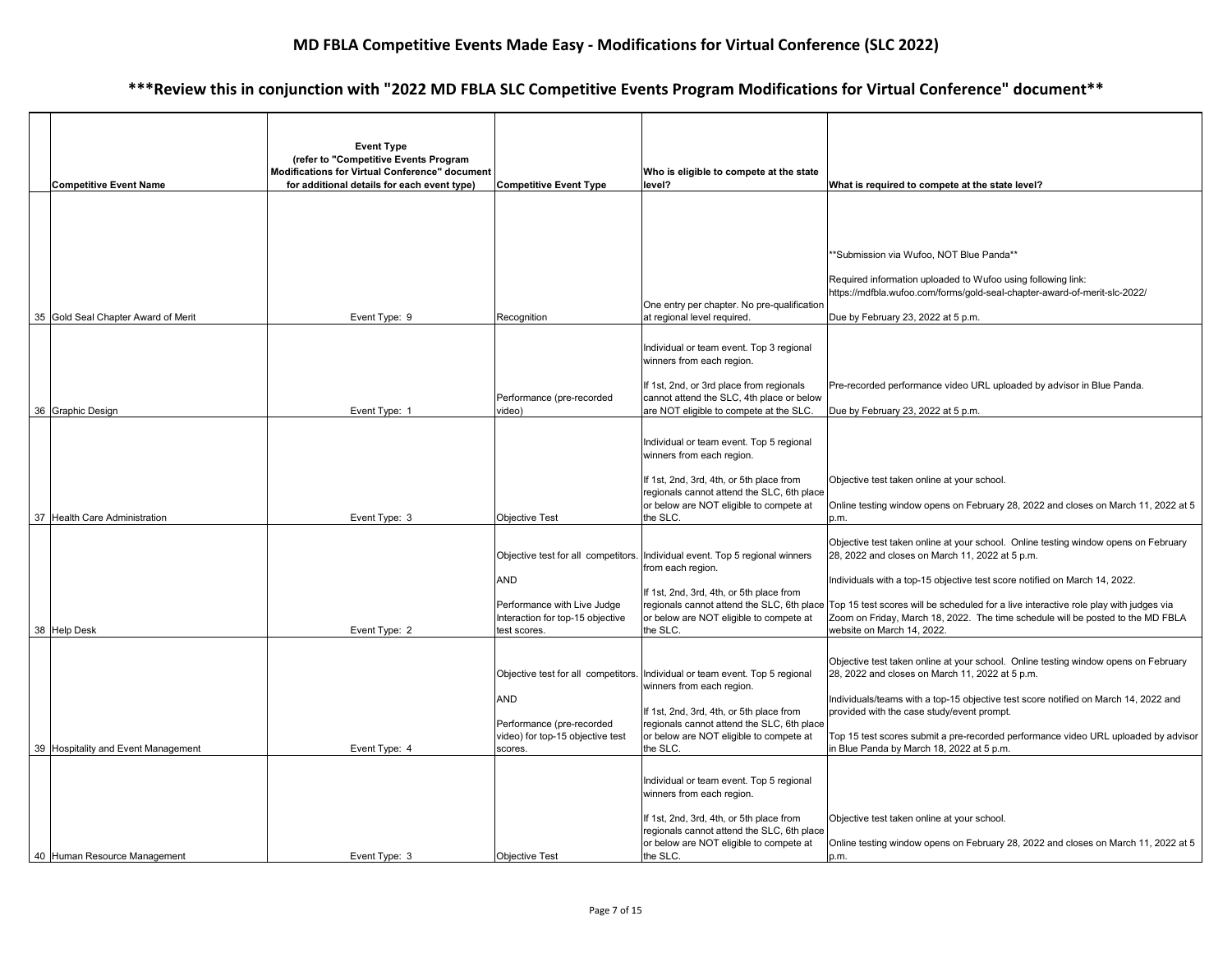|  | <b>Competitive Event Name</b>             | <b>Event Type</b><br>(refer to "Competitive Events Program<br>Modifications for Virtual Conference" document<br>for additional details for each event type) | <b>Competitive Event Type</b>                                                                                                 | Who is eligible to compete at the state<br>level?                                                                                                                                                                      | What is required to compete at the state level?                                                                                                                                                                                                                                                                                                                                                                |
|--|-------------------------------------------|-------------------------------------------------------------------------------------------------------------------------------------------------------------|-------------------------------------------------------------------------------------------------------------------------------|------------------------------------------------------------------------------------------------------------------------------------------------------------------------------------------------------------------------|----------------------------------------------------------------------------------------------------------------------------------------------------------------------------------------------------------------------------------------------------------------------------------------------------------------------------------------------------------------------------------------------------------------|
|  | 41 Impromptu Speaking                     | Event Type: 2                                                                                                                                               | Performance with Live Judge<br>Interaction                                                                                    | Individual event. Top 3 regional winners<br>from each region.<br>If 1st, 2nd, or 3rd place from regionals<br>are NOT eligible to compete at the SLC.                                                                   | cannot attend the SLC, 4th place or below Live impromptu speechwith judges via Zoom on Friday, March 18, 2022. The time<br>schedule will be posted to the MD FBLA website on March 1, 2022.                                                                                                                                                                                                                    |
|  | 42 Insurance & Risk Management            | Event Type: 3                                                                                                                                               | <b>Objective Test</b>                                                                                                         | Individual event. Top 5 regional winners<br>from each region.<br>If 1st, 2nd, 3rd, 4th, or 5th place from<br>regionals cannot attend the SLC, 6th place<br>or below are NOT eligible to compete at<br>the SLC.         | Objective test taken online at your school.<br>Online testing window opens on February 28, 2022 and closes on March 11, 2022 at 5<br>p.m.                                                                                                                                                                                                                                                                      |
|  | 43 International Business                 | Event Type: 4                                                                                                                                               | Objective test for all competitors.<br><b>AND</b><br>Performance (pre-recorded<br>video) for top-15 objective test<br>scores. | Individual or team event. Top 5 regional<br>winners from each region.<br>If 1st, 2nd, 3rd, 4th, or 5th place from<br>regionals cannot attend the SLC, 6th place<br>or below are NOT eligible to compete at<br>the SLC. | Objective test taken online at your school. Online testing window opens on February<br>28, 2022 and closes on March 11, 2022 at 5 p.m.<br>Individuals/teams with a top-15 objective test score notified on March 14, 2022 and<br>provided with the case study/event prompt.<br>Top 15 test scores submit a pre-recorded performance video URL uploaded by advisor<br>in Blue Panda by March 18, 2022 at 5 p.m. |
|  | 44 Introduction to Business Communication | Event Type: 3                                                                                                                                               | <b>Objective Test</b>                                                                                                         | Individual event. Top 5 regional winners<br>from each region.<br>If 1st, 2nd, 3rd, 4th, or 5th place from<br>regionals cannot attend the SLC, 6th place<br>or below are NOT eligible to compete at<br>the SLC.         | Objective test taken online at your school.<br>Online testing window opens on February 28, 2022 and closes on March 11, 2022 at 5<br>p.m.                                                                                                                                                                                                                                                                      |
|  | 45 Introduction to Business Concepts      | Event Type: 3                                                                                                                                               | <b>Objective Test</b>                                                                                                         | Individual event. Top 5 regional winners<br>from each region.<br>If 1st, 2nd, 3rd, 4th, or 5th place from<br>regionals cannot attend the SLC, 6th place<br>or below are NOT eligible to compete at<br>the SLC.         | Objective test taken online at your school.<br>Online testing window opens on February 28, 2022 and closes on March 11, 2022 at 5<br>p.m.                                                                                                                                                                                                                                                                      |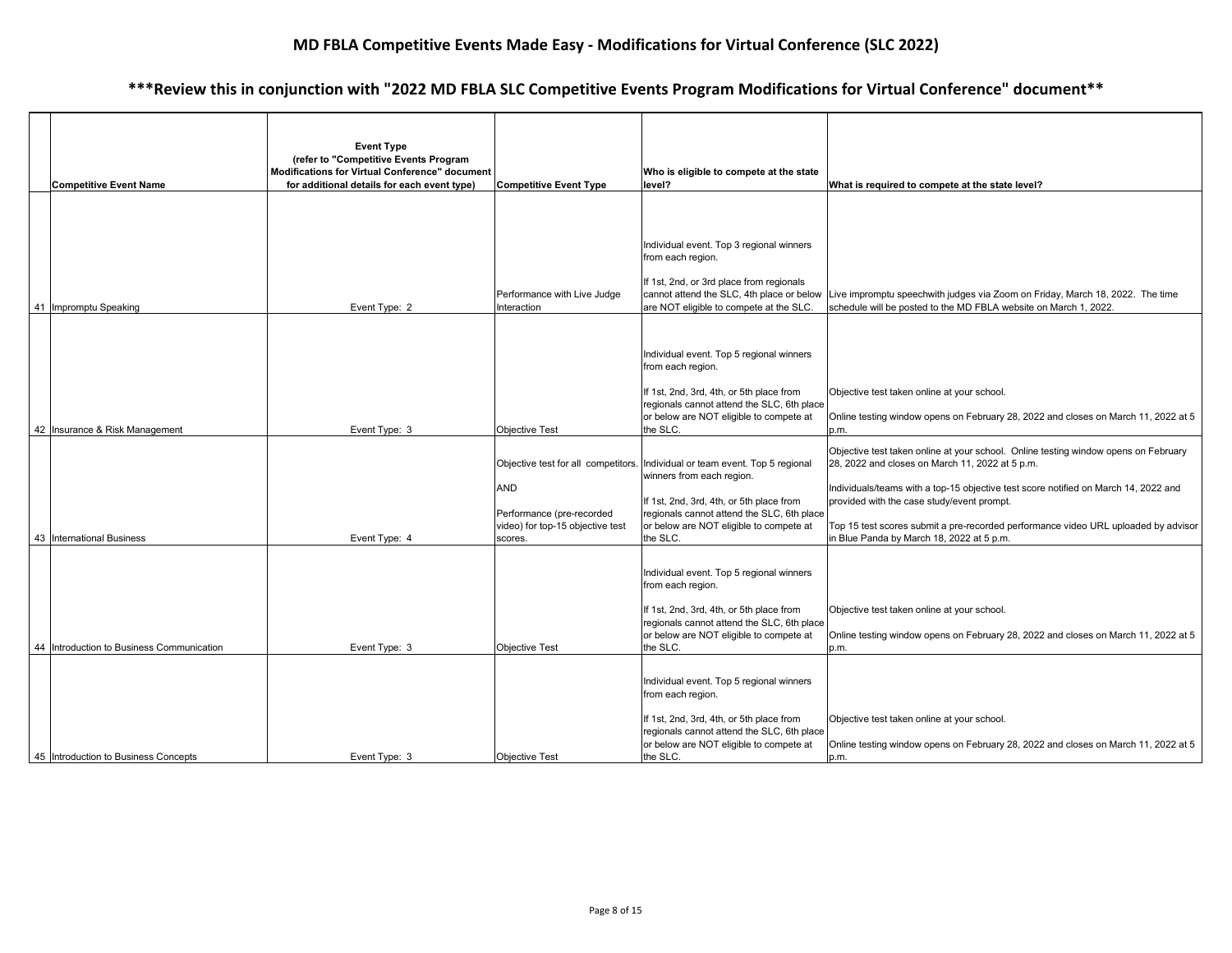| <b>Competitive Event Name</b>             | <b>Event Type</b><br>(refer to "Competitive Events Program<br>Modifications for Virtual Conference" document<br>for additional details for each event type) | <b>Competitive Event Type</b>                                 | Who is eligible to compete at the state<br>level?                                      | What is required to compete at the state level?                                                                                        |
|-------------------------------------------|-------------------------------------------------------------------------------------------------------------------------------------------------------------|---------------------------------------------------------------|----------------------------------------------------------------------------------------|----------------------------------------------------------------------------------------------------------------------------------------|
|                                           |                                                                                                                                                             |                                                               |                                                                                        |                                                                                                                                        |
|                                           |                                                                                                                                                             |                                                               | Individual or team event. Top 3 regional<br>winners from each region.                  |                                                                                                                                        |
|                                           |                                                                                                                                                             | Performance (pre-recorded                                     | If 1st, 2nd, or 3rd place from regionals<br>cannot attend the SLC, 4th place or below  | Pre-recorded performance video URL uploaded by advisor in Blue Panda.                                                                  |
| 46 Introduction to Business Presentation  | Event Type: 1                                                                                                                                               | video)                                                        | are NOT eligible to compete at the SLC.                                                | Due by February 23, 2022 at 5 p.m.                                                                                                     |
|                                           |                                                                                                                                                             |                                                               | Individual event. Top 5 regional winners<br>from each region.                          |                                                                                                                                        |
|                                           |                                                                                                                                                             |                                                               | If 1st, 2nd, 3rd, 4th, or 5th place from<br>regionals cannot attend the SLC, 6th place | Objective test taken online at your school.                                                                                            |
| 47 Introduction to Business Procedures    | Event Type: 3                                                                                                                                               | <b>Objective Test</b>                                         | or below are NOT eligible to compete at<br>the SLC.                                    | Online testing window opens on February 28, 2022 and closes on March 11, 2022 at 5<br>p.m.                                             |
|                                           |                                                                                                                                                             | Objective test for all competitors.                           | Individual or team event. Top 5 regional                                               | Objective test taken online at your school. Online testing window opens on February<br>28, 2022 and closes on March 11, 2022 at 5 p.m. |
|                                           |                                                                                                                                                             | <b>AND</b>                                                    | winners from each region.                                                              |                                                                                                                                        |
|                                           |                                                                                                                                                             |                                                               | If 1st, 2nd, 3rd, 4th, or 5th place from                                               | Individuals/teams with a top-15 objective test score notified on March 14, 2022 and<br>provided with the case study/event prompt.      |
|                                           |                                                                                                                                                             | Performance (pre-recorded<br>video) for top-15 objective test | regionals cannot attend the SLC, 6th place<br>or below are NOT eligible to compete at  | Top 15 test scores submit a pre-recorded performance video URL uploaded by advisor                                                     |
| 48 Introduction to Event Planning         | Event Type: 4                                                                                                                                               | scores.                                                       | the SLC.                                                                               | in Blue Panda by March 18, 2022 at 5 p.m.                                                                                              |
|                                           |                                                                                                                                                             |                                                               | Individual event. Top 5 regional winners<br>from each region.                          |                                                                                                                                        |
|                                           |                                                                                                                                                             |                                                               | If 1st, 2nd, 3rd, 4th, or 5th place from<br>regionals cannot attend the SLC, 6th place | Objective test taken online at your school.                                                                                            |
| 49 Introduction to FBLA                   | Event Type: 3                                                                                                                                               | <b>Objective Test</b>                                         | or below are NOT eligible to compete at<br>the SLC.                                    | Online testing window opens on February 28, 2022 and closes on March 11, 2022 at 5<br>p.m.                                             |
|                                           |                                                                                                                                                             |                                                               | Individual event. Top 5 regional winners<br>from each region.                          |                                                                                                                                        |
|                                           |                                                                                                                                                             |                                                               | If 1st, 2nd, 3rd, 4th, or 5th place from<br>regionals cannot attend the SLC, 6th place | Objective test taken online at your school.                                                                                            |
| 50   Introduction to Financial Math       | Event Type: 3                                                                                                                                               | <b>Objective Test</b>                                         | or below are NOT eligible to compete at<br>the SLC.                                    | Online testing window opens on February 28, 2022 and closes on March 11, 2022 at 5<br>p.m.                                             |
|                                           |                                                                                                                                                             |                                                               |                                                                                        |                                                                                                                                        |
|                                           |                                                                                                                                                             |                                                               | Individual event. Top 5 regional winners<br>from each region.                          |                                                                                                                                        |
|                                           |                                                                                                                                                             |                                                               | If 1st, 2nd, 3rd, 4th, or 5th place from<br>regionals cannot attend the SLC, 6th place | Objective test taken online at your school.                                                                                            |
| 51 Introduction to Information Technology | Event Type: 3                                                                                                                                               | <b>Objective Test</b>                                         | or below are NOT eligible to compete at<br>the SLC.                                    | Online testing window opens on February 28, 2022 and closes on March 11, 2022 at 5<br>p.m.                                             |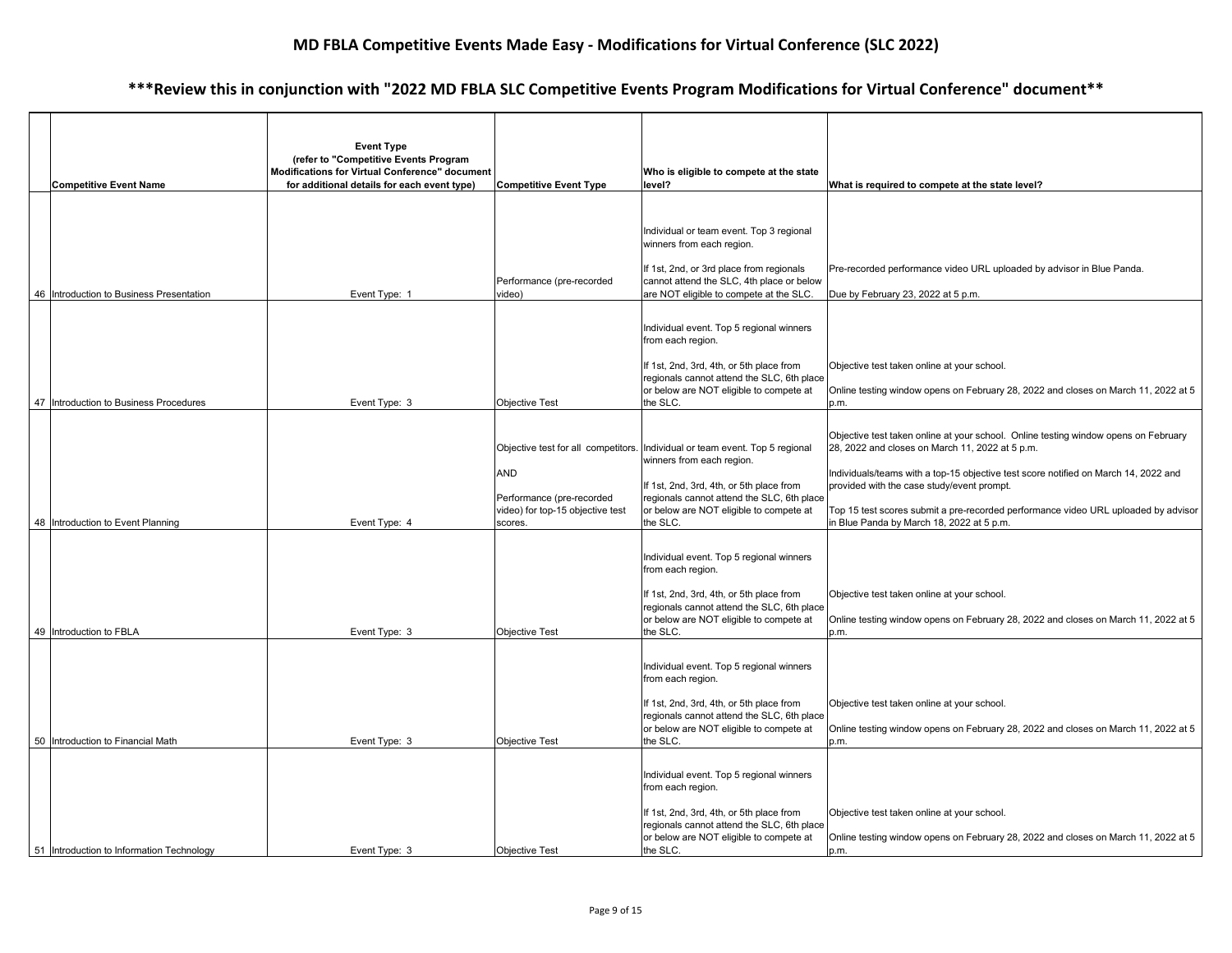|    | <b>Competitive Event Name</b>              | <b>Event Type</b><br>(refer to "Competitive Events Program<br>Modifications for Virtual Conference" document<br>for additional details for each event type) | <b>Competitive Event Type</b>                                          | Who is eligible to compete at the state<br>level?                                                                                                                                                              | What is required to compete at the state level?                                                                                                                                                                                            |
|----|--------------------------------------------|-------------------------------------------------------------------------------------------------------------------------------------------------------------|------------------------------------------------------------------------|----------------------------------------------------------------------------------------------------------------------------------------------------------------------------------------------------------------|--------------------------------------------------------------------------------------------------------------------------------------------------------------------------------------------------------------------------------------------|
|    | 52 Introduction to Parliamentary Procedure | Event Type: 3                                                                                                                                               | <b>Objective Test</b>                                                  | Individual event. Top 5 regional winners<br>from each region.<br>If 1st, 2nd, 3rd, 4th, or 5th place from<br>regionals cannot attend the SLC, 6th place<br>or below are NOT eligible to compete at<br>the SLC. | Objective test taken online at your school.<br>Online testing window opens on February 28, 2022 and closes on March 11, 2022 at 5<br>p.m.                                                                                                  |
|    | 53 Introduction to Public Speaking         | Event Type: 1                                                                                                                                               | Performance (pre-recorded<br>video)                                    | Individual event. Top 3 regional winners<br>from each region.<br>If 1st, 2nd, or 3rd place from regionals<br>cannot attend the SLC, 4th place or below<br>are NOT eligible to compete at the SLC.              | Pre-recorded performance video URL uploaded by advisor in Blue Panda.<br>Due by February 23, 2022 at 5 p.m.                                                                                                                                |
|    | 54 Introduction to Social Media Strategy   | Event Type: 1                                                                                                                                               | Performance (pre-recorded<br>video)                                    | Individual or team event. Top 3 regional<br>winners from each region.<br>If 1st, 2nd, or 3rd place from regionals<br>cannot attend the SLC, 4th place or below<br>are NOT eligible to compete at the SLC.      | Pre-recorded performance video URL uploaded by advisor in Blue Panda.<br>Due by February 23, 2022 at 5 p.m.                                                                                                                                |
|    | 55 Job Interview                           | Event Type: 2                                                                                                                                               | Performance with Live Judge<br>Interaction                             | Individual event. Top 3 regional winners<br>from each region.<br>If 1st, 2nd, or 3rd place from regionals<br>cannot attend the SLC, 4th place or below<br>are NOT eligible to compete at the SLC.              | Cover Letter and resume uploaded by advisor in Blue Panda by February 23, 2022 at 5<br>p.m.<br>Live interview with judges via Zoom on Friday, March 18, 2022. The time schedule will<br>be posted to the MD FBLA website on March 1, 2022. |
|    | 56 Journalism                              | Event Type: 3                                                                                                                                               | <b>Objective Test</b>                                                  | Individual event. Top 5 regional winners<br>from each region.<br>If 1st, 2nd, 3rd, 4th, or 5th place from<br>regionals cannot attend the SLC, 6th place<br>or below are NOT eligible to compete at<br>the SLC. | Objective test taken online at your school.<br>Online testing window opens on February 28, 2022 and closes on March 11, 2022 at 5<br>p.m.                                                                                                  |
| 57 | Local Chapter Annual Business Report       | Event Type: 6                                                                                                                                               | Pre-judged Report<br><b>AND</b><br>Performance (pre-recorded<br>video) | One entry per chapter. No pre-qualification<br>at regional level required.                                                                                                                                     | Written report PDF and pre-recorded performance video URL uploaded by advisor in<br>Blue Panda.<br>Due by February 23, 2022 at 5 p.m.                                                                                                      |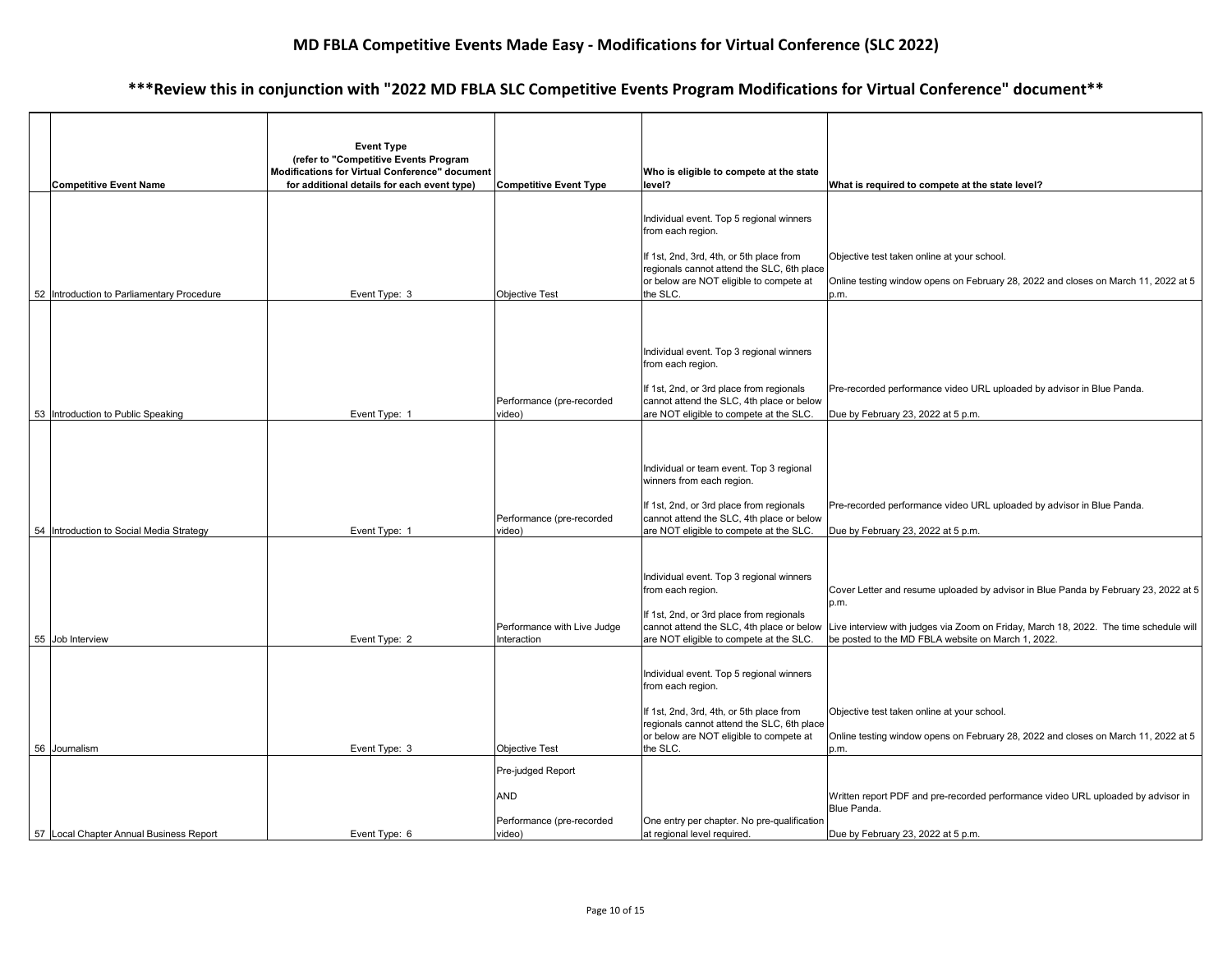|                                   | <b>Event Type</b><br>(refer to "Competitive Events Program |                                                               |                                                                                                                                   |                                                                                                                                                                                                                               |
|-----------------------------------|------------------------------------------------------------|---------------------------------------------------------------|-----------------------------------------------------------------------------------------------------------------------------------|-------------------------------------------------------------------------------------------------------------------------------------------------------------------------------------------------------------------------------|
| <b>Competitive Event Name</b>     | Modifications for Virtual Conference" document             |                                                               | Who is eligible to compete at the state                                                                                           |                                                                                                                                                                                                                               |
|                                   | for additional details for each event type)                | <b>Competitive Event Type</b>                                 | level?                                                                                                                            | What is required to compete at the state level?                                                                                                                                                                               |
|                                   |                                                            | Objective test for all competitors.                           | Individual or team event. Top 5 regional<br>winners from each region.                                                             | Objective test taken online at your school. Online testing window opens on February<br>28, 2022 and closes on March 11, 2022 at 5 p.m.                                                                                        |
|                                   |                                                            | <b>AND</b>                                                    | If 1st, 2nd, 3rd, 4th, or 5th place from                                                                                          | Individuals/teams with a top-15 objective test score notified on March 14, 2022 and<br>provided with the case study/event prompt.                                                                                             |
|                                   |                                                            | Performance (pre-recorded<br>video) for top-15 objective test | regionals cannot attend the SLC, 6th place<br>or below are NOT eligible to compete at                                             | Top 15 test scores submit a pre-recorded performance video URL uploaded by advisor                                                                                                                                            |
| 58 Management Information Systems | Event Type: 4                                              | scores.                                                       | the SLC.                                                                                                                          | in Blue Panda by March 18, 2022 at 5 p.m.                                                                                                                                                                                     |
|                                   |                                                            |                                                               | Objective test for all competitors. Individual event. Top 5 regional winners<br>from each region.                                 | Objective test taken online at your school. Online testing window opens on February<br>28, 2022 and closes on March 11, 2022 at 5 p.m.                                                                                        |
|                                   |                                                            | <b>AND</b>                                                    | If 1st, 2nd, 3rd, 4th, or 5th place from                                                                                          | Individuals/teams with a top-15 objective test score notified on March 14, 2022 and<br>provided with the case study/event prompt.                                                                                             |
|                                   |                                                            | Performance (pre-recorded<br>video) for top-15 objective test | regionals cannot attend the SLC, 6th place<br>or below are NOT eligible to compete at                                             | Top 15 test scores submit a pre-recorded performance video URL uploaded by advisor                                                                                                                                            |
| 59 Marketing                      | Event Type: 4                                              | scores.                                                       | the SLC.                                                                                                                          | in Blue Panda by March 18, 2022 at 5 p.m.                                                                                                                                                                                     |
|                                   |                                                            |                                                               | Individual or team event. Top 3 regional<br>winners from each region.                                                             |                                                                                                                                                                                                                               |
|                                   |                                                            | Performance (pre-recorded                                     | If 1st, 2nd, or 3rd place from regionals<br>cannot attend the SLC, 4th place or below                                             | Pre-recorded performance video URL uploaded by advisor in Blue Panda.                                                                                                                                                         |
| 60 Mobile Application Development | Event Type: 1                                              | video)                                                        | are NOT eligible to compete at the SLC.                                                                                           | Due by February 23, 2022 at 5 p.m.                                                                                                                                                                                            |
|                                   |                                                            | <b>AND</b>                                                    | Objective test for all competitors. Individual or team event. Top 5 regional<br>winners from each region.                         | Objective test taken online at your school. Online testing window opens on February<br>28, 2022 and closes on March 11, 2022 at 5 p.m.<br>Individuals/teams with a top-15 objective test score notified on March 14, 2022 and |
|                                   |                                                            | Performance (pre-recorded<br>video) for top-15 objective test | If 1st, 2nd, 3rd, 4th, or 5th place from<br>regionals cannot attend the SLC, 6th place<br>or below are NOT eligible to compete at | provided with the case study/event prompt.<br>Top 15 test scores submit a pre-recorded performance video URL uploaded by advisor                                                                                              |
| 61 Network Design                 | Event Type: 4                                              | scores.                                                       | the SLC.                                                                                                                          | in Blue Panda by March 18, 2022 at 5 p.m.                                                                                                                                                                                     |
|                                   |                                                            |                                                               | Individual event. Top 5 regional winners<br>from each region.                                                                     |                                                                                                                                                                                                                               |
|                                   |                                                            |                                                               | If 1st, 2nd, 3rd, 4th, or 5th place from<br>regionals cannot attend the SLC, 6th place<br>or below are NOT eligible to compete at | Objective test taken online at your school.<br>Online testing window opens on February 28, 2022 and closes on March 11, 2022 at 5                                                                                             |
| 62 Networking Infrastructures     | Event Type: 3                                              | <b>Objective Test</b>                                         | the SLC.                                                                                                                          | p.m.                                                                                                                                                                                                                          |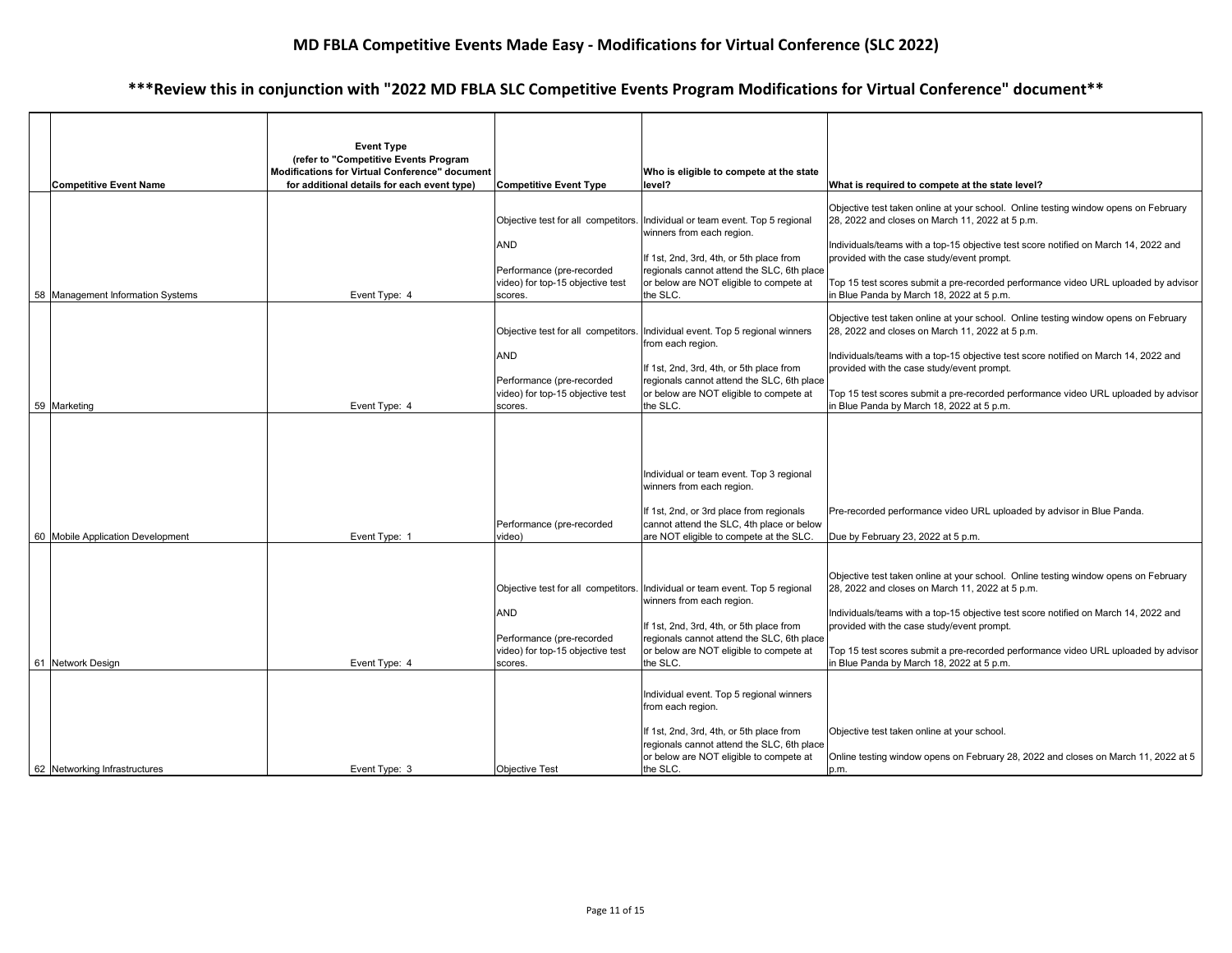|  |                                      | <b>Event Type</b>                                                                       |                                             |                                                                                                        |                                                                                                                                        |
|--|--------------------------------------|-----------------------------------------------------------------------------------------|---------------------------------------------|--------------------------------------------------------------------------------------------------------|----------------------------------------------------------------------------------------------------------------------------------------|
|  |                                      | (refer to "Competitive Events Program<br>Modifications for Virtual Conference" document |                                             | Who is eligible to compete at the state                                                                |                                                                                                                                        |
|  | <b>Competitive Event Name</b>        | for additional details for each event type)                                             | <b>Competitive Event Type</b>               | level?                                                                                                 | What is required to compete at the state level?                                                                                        |
|  |                                      |                                                                                         |                                             | Individual event. Top 5 regional winners<br>from each region.                                          |                                                                                                                                        |
|  |                                      |                                                                                         |                                             | If 1st, 2nd, 3rd, 4th, or 5th place from<br>regionals cannot attend the SLC, 6th place                 | Objective test taken online at your school.                                                                                            |
|  | 63 Organizational Leadership         | Event Type: 3                                                                           | <b>Objective Test</b>                       | or below are NOT eligible to compete at<br>the SLC.                                                    | Online testing window opens on February 28, 2022 and closes on March 11, 2022 at 5<br>p.m.                                             |
|  |                                      |                                                                                         | Objective test for all competitors.         | Team event. Top 5 regional winners from                                                                | Objective test taken online at your school. Online testing window opens on February<br>28, 2022 and closes on March 11, 2022 at 5 p.m. |
|  |                                      |                                                                                         | <b>AND</b><br>Performance (pre-recorded     | each region.<br>If 1st, 2nd, 3rd, 4th, or 5th place from<br>regionals cannot attend the SLC, 6th place | Teams with a top-15 objective test score notified on March 14, 2022 and provided with<br>the event prompt.                             |
|  | 64 Parliamentary Procedure           | Event Type: 4                                                                           | video) for top-15 objective test<br>scores. | or below are NOT eligible to compete at<br>the SLC.                                                    | Top 15 test scores submit a pre-recorded performance video URL uploaded by advisor<br>in Blue Panda by March 18, 2022 at 5 p.m.        |
|  |                                      |                                                                                         |                                             |                                                                                                        |                                                                                                                                        |
|  |                                      |                                                                                         | Pre-judged Report                           |                                                                                                        |                                                                                                                                        |
|  |                                      |                                                                                         | <b>AND</b>                                  |                                                                                                        | Written report PDF and pre-recorded performance video URL uploaded by advisor in<br>Blue Panda.                                        |
|  | 65 Partnership with Business Project | Event Type: 6                                                                           | Performance (pre-recorded<br>video)         | One entry per chapter. No pre-qualification<br>at regional level required.                             | Due by February 23, 2022 at 5 p.m.                                                                                                     |
|  |                                      |                                                                                         |                                             |                                                                                                        |                                                                                                                                        |
|  |                                      |                                                                                         |                                             | Individual event. Top 5 regional winners<br>from each region.                                          |                                                                                                                                        |
|  |                                      |                                                                                         |                                             | If 1st, 2nd, 3rd, 4th, or 5th place from<br>regionals cannot attend the SLC, 6th place                 | Objective test taken online at your school.                                                                                            |
|  | 66 Personal Finance                  | Event Type: 3                                                                           | <b>Objective Test</b>                       | or below are NOT eligible to compete at<br>the SLC.                                                    | Online testing window opens on February 28, 2022 and closes on March 11, 2022 at 5<br>p.m.                                             |
|  |                                      |                                                                                         |                                             |                                                                                                        |                                                                                                                                        |
|  |                                      |                                                                                         |                                             | Individual event. Top 5 regional winners<br>from each region.                                          |                                                                                                                                        |
|  |                                      |                                                                                         |                                             | If 1st, 2nd, 3rd, 4th, or 5th place from<br>regionals cannot attend the SLC, 6th place                 | Objective test taken online at your school.                                                                                            |
|  | 67 Political Science                 | Event Type: 3                                                                           | <b>Objective Test</b>                       | or below are NOT eligible to compete at<br>the SLC.                                                    | Online testing window opens on February 28, 2022 and closes on March 11, 2022 at 5<br>p.m.                                             |
|  |                                      |                                                                                         |                                             |                                                                                                        |                                                                                                                                        |
|  |                                      |                                                                                         |                                             | Individual or team event. Top 3 regional<br>winners from each region.                                  |                                                                                                                                        |
|  |                                      |                                                                                         | Performance (pre-recorded                   | If 1st, 2nd, or 3rd place from regionals<br>cannot attend the SLC, 4th place or below                  | Pre-recorded performance video URL uploaded by advisor in Blue Panda.                                                                  |
|  | 68 Public Service Announcement       | Event Type: 1                                                                           | video)                                      | are NOT eligible to compete at the SLC.                                                                | Due by February 23, 2022 at 5 p.m.                                                                                                     |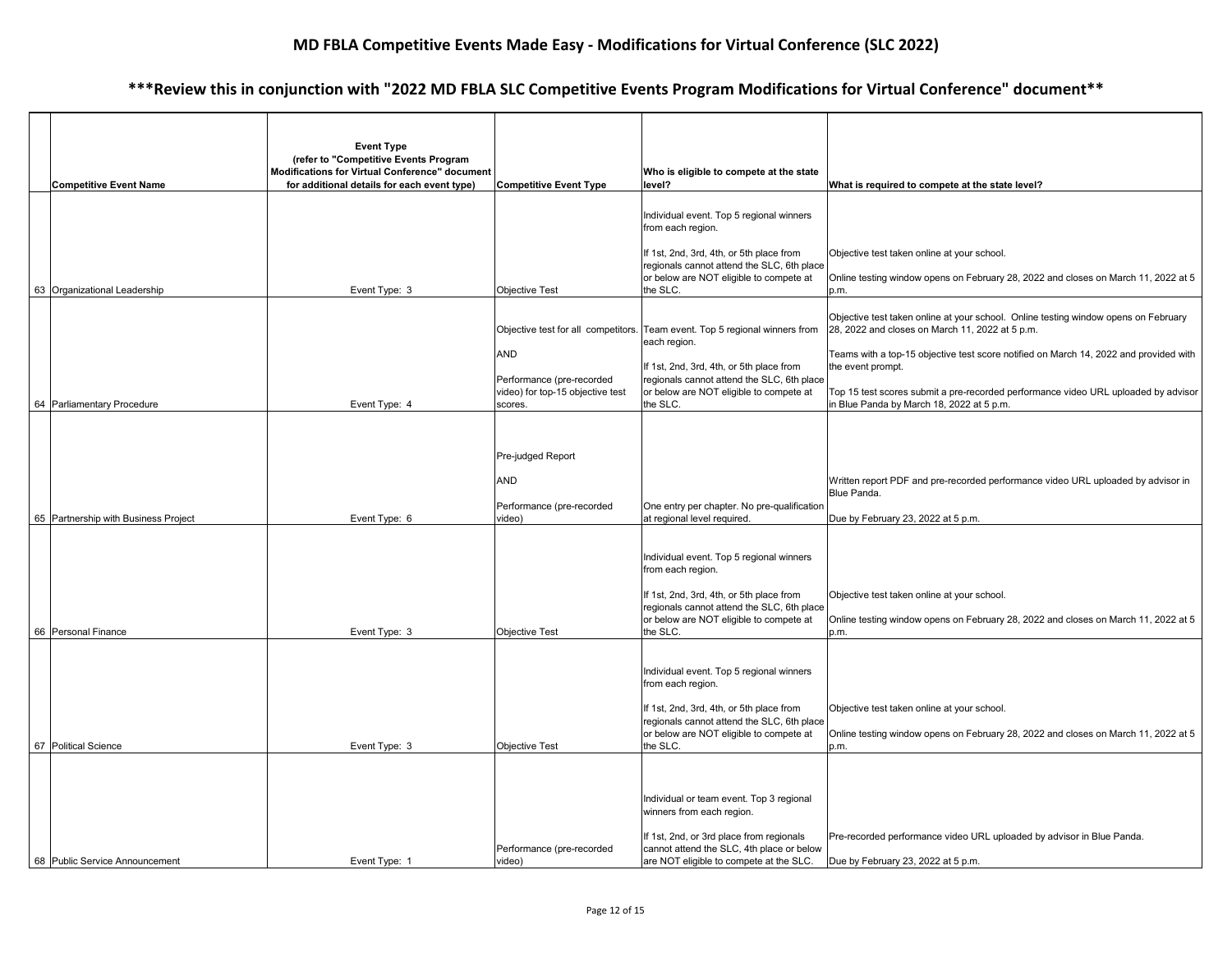|  | <b>Competitive Event Name</b> | <b>Event Type</b><br>(refer to "Competitive Events Program<br>Modifications for Virtual Conference" document<br>for additional details for each event type) | <b>Competitive Event Type</b>              | Who is eligible to compete at the state<br>level?                                                                                                                                                              | What is required to compete at the state level?                                                                                                                                                   |
|--|-------------------------------|-------------------------------------------------------------------------------------------------------------------------------------------------------------|--------------------------------------------|----------------------------------------------------------------------------------------------------------------------------------------------------------------------------------------------------------------|---------------------------------------------------------------------------------------------------------------------------------------------------------------------------------------------------|
|  | 69 Public Speaking            | Event Type: 1                                                                                                                                               | Performance (pre-recorded<br>video)        | Individual event. Top 3 regional winners<br>from each region.<br>If 1st, 2nd, or 3rd place from regionals<br>cannot attend the SLC, 4th place or below<br>are NOT eligible to compete at the SLC.              | Pre-recorded performance video URL uploaded by advisor in Blue Panda.<br>Due by February 23, 2022 at 5 p.m.                                                                                       |
|  | 70 Publication Design         | Event Type: 1                                                                                                                                               | Performance (pre-recorded<br>video)        | Individual or team event. Top 3 regional<br>winners from each region.<br>If 1st, 2nd, or 3rd place from regionals<br>cannot attend the SLC, 4th place or below<br>are NOT eligible to compete at the SLC.      | Pre-recorded performance video URL uploaded by advisor in Blue Panda.<br>Due by February 23, 2022 at 5 p.m.                                                                                       |
|  | 71 Sales Presentation         | Event Type: 2                                                                                                                                               | Performance with Live Judge<br>Interaction | Individual or team event. Top 3 regional<br>winners from each region.<br>If 1st, 2nd, or 3rd place from regionals<br>are NOT eligible to compete at the SLC.                                                   | cannot attend the SLC, 4th place or below Live interactive role play with judges via Zoom on Friday, March 18, 2022. The time<br>schedule will be posted to the MD FBLA website on March 1, 2022. |
|  | 72 Securities & Investments   | Event Type: 3                                                                                                                                               | <b>Objective Test</b>                      | Individual event. Top 5 regional winners<br>from each region.<br>If 1st, 2nd, 3rd, 4th, or 5th place from<br>regionals cannot attend the SLC, 6th place<br>or below are NOT eligible to compete at<br>the SLC. | Objective test taken online at your school.<br>Online testing window opens on February 28, 2022 and closes on March 11, 2022 at 5<br>p.m.                                                         |
|  | 73 Social Media Strategies    | Event Type: 1                                                                                                                                               | Performance (pre-recorded<br>video)        | Individual or team event. Top 3 regional<br>winners from each region.<br>If 1st, 2nd, or 3rd place from regionals<br>cannot attend the SLC, 4th place or below<br>are NOT eligible to compete at the SLC.      | Pre-recorded performance video URL uploaded by advisor in Blue Panda.<br>Due by February 23, 2022 at 5 p.m.                                                                                       |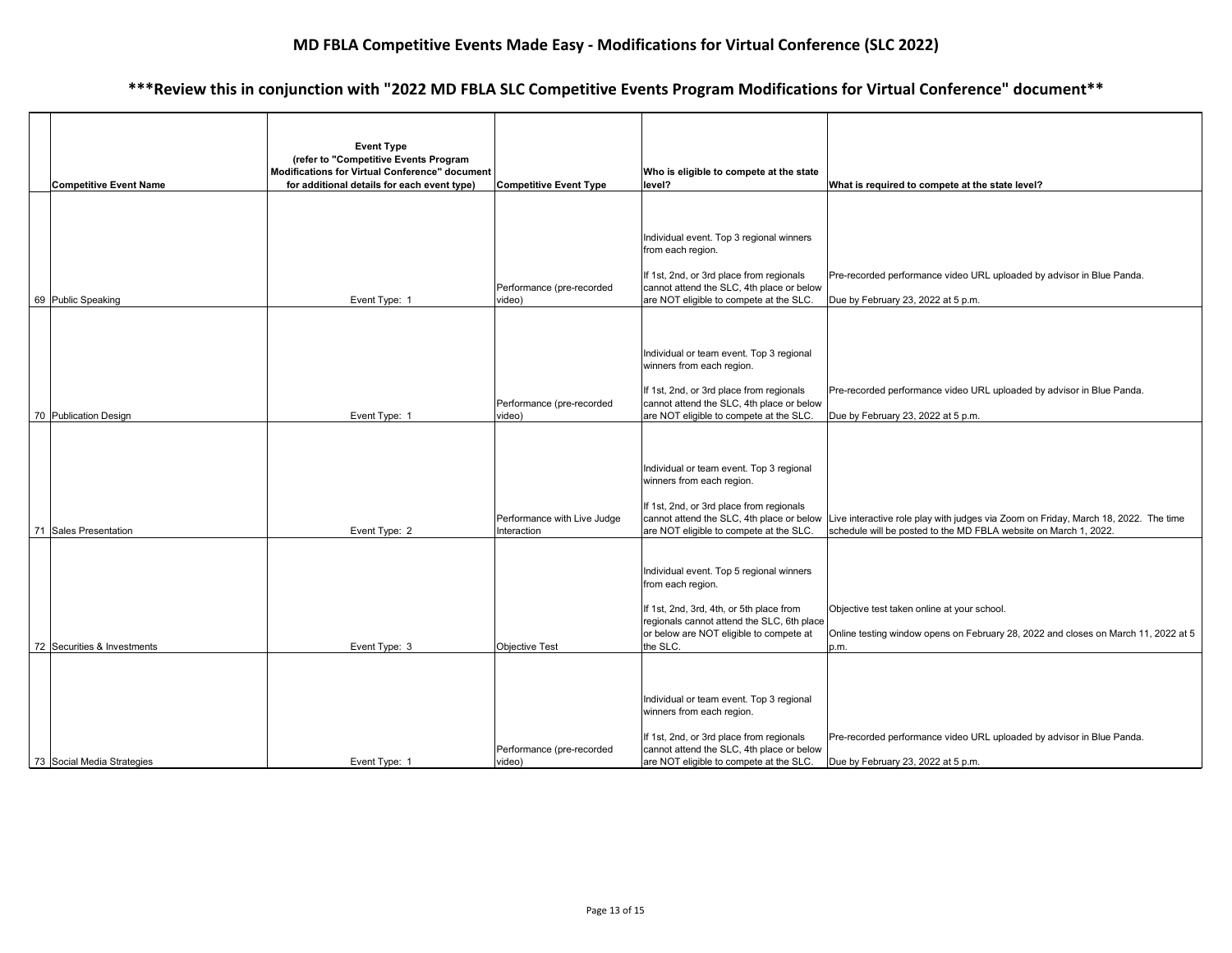|  |                                      | <b>Event Type</b><br>(refer to "Competitive Events Program<br>Modifications for Virtual Conference" document |                                                                                                                               | Who is eligible to compete at the state                                                                                                                                                                                |                                                                                                                                                                                                                                                                                                                                                                                                                |
|--|--------------------------------------|--------------------------------------------------------------------------------------------------------------|-------------------------------------------------------------------------------------------------------------------------------|------------------------------------------------------------------------------------------------------------------------------------------------------------------------------------------------------------------------|----------------------------------------------------------------------------------------------------------------------------------------------------------------------------------------------------------------------------------------------------------------------------------------------------------------------------------------------------------------------------------------------------------------|
|  | <b>Competitive Event Name</b>        | for additional details for each event type)                                                                  | <b>Competitive Event Type</b>                                                                                                 | level?                                                                                                                                                                                                                 | What is required to compete at the state level?                                                                                                                                                                                                                                                                                                                                                                |
|  | 74 Sports & Entertainment Management | Event Type: 4                                                                                                | Objective test for all competitors.<br><b>AND</b><br>Performance (pre-recorded<br>video) for top-15 objective test<br>scores. | Individual or team event. Top 5 regional<br>winners from each region.<br>If 1st, 2nd, 3rd, 4th, or 5th place from<br>regionals cannot attend the SLC, 6th place<br>or below are NOT eligible to compete at<br>the SLC. | Objective test taken online at your school. Online testing window opens on February<br>28, 2022 and closes on March 11, 2022 at 5 p.m.<br>Individuals/teams with a top-15 objective test score notified on March 14, 2022 and<br>provided with the case study/event prompt.<br>Top 15 test scores submit a pre-recorded performance video URL uploaded by advisor<br>in Blue Panda by March 18, 2022 at 5 p.m. |
|  | 75 Spreadsheet Applications          | Event Type: 5                                                                                                | <b>Objective Test</b><br>(Production test component NOT<br>administered at SLC)                                               | Individual event. Top 5 regional winners<br>from each region.<br>If 1st, 2nd, 3rd, 4th, or 5th place from<br>regionals cannot attend the SLC, 6th place<br>or below are NOT eligible to compete at<br>the SLC.         | Objective test taken online at your school. Online testing window opens on February<br>28, 2022 and closes on March 11, 2022 at 5 p.m.<br>There will not be a production (skills) component administered for this event. Awards at<br>SLC based on objective test score only.                                                                                                                                  |
|  | 76 Supply Chain Management           | Event Type: 3                                                                                                | <b>Objective Test</b>                                                                                                         | Individual event. Top 5 regional winners<br>from each region.<br>If 1st, 2nd, 3rd, 4th, or 5th place from<br>regionals cannot attend the SLC, 6th place<br>or below are NOT eligible to compete at<br>the SLC.         | Objective test taken online at your school.<br>Online testing window opens on February 28, 2022 and closes on March 11, 2022 at 5<br>p.m.                                                                                                                                                                                                                                                                      |
|  | 77 UX Design                         | Event Type: 3                                                                                                | <b>Objective Test</b>                                                                                                         | Individual event. Top 5 regional winners<br>from each region.<br>If 1st, 2nd, 3rd, 4th, or 5th place from<br>regionals cannot attend the SLC, 6th place<br>or below are NOT eligible to compete at<br>the SLC.         | Objective test taken online at your school.<br>Online testing window opens on February 28, 2022 and closes on March 11, 2022 at 5<br>p.m.                                                                                                                                                                                                                                                                      |
|  | 78 Website Design                    | Event Type: 1                                                                                                | Performance (pre-recorded<br>video)                                                                                           | Individual or team event. Top 3 regional<br>winners from each region.<br>If 1st, 2nd, or 3rd place from regionals<br>cannot attend the SLC, 4th place or below<br>are NOT eligible to compete at the SLC.              | Pre-recorded performance video URL uploaded by advisor in Blue Panda.<br>Due by February 23, 2022 at 5 p.m.                                                                                                                                                                                                                                                                                                    |